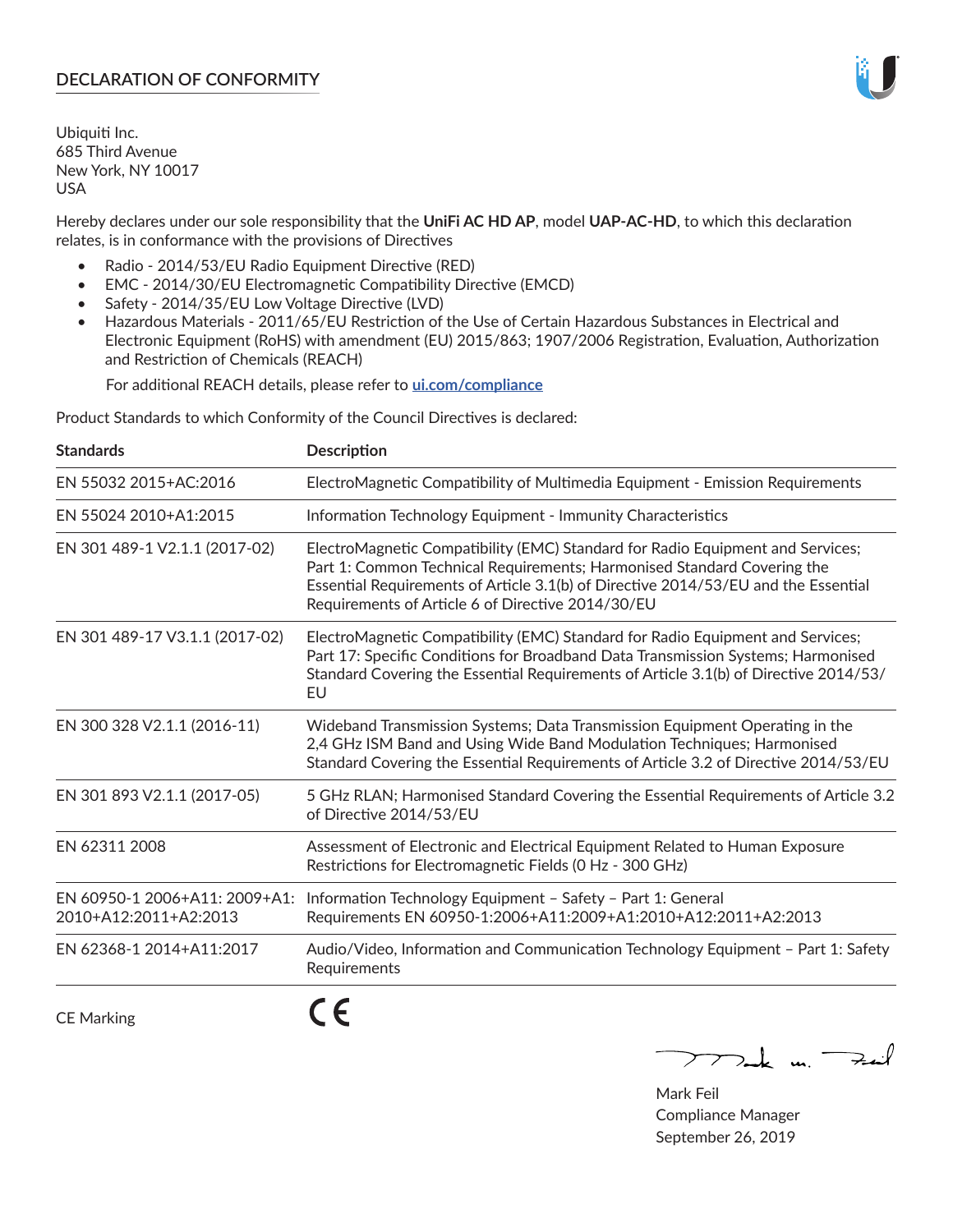# **DECLARATION OF CONFORMITY**



## **български** [Bulgarian]

С настоящото Ubiquiti декларира, че това устройство UAP-AC-HD е в съответствие със съществените изисквания и други приложими разпоредби на Директиви 2014/53/EC, 2014/30/ЕС, 2014/35/ЕС.

## **Hrvatski** [Croatian]

Ubiquiti ovim putem izjavljuje da je ovaj uređaj UAP-AC-HD sukladan osnovnim zahtjevima i ostalim bitnim odredbama Direktiva 2014/53/EU, 2014/30/EU, 2014/35/EU.

# **Čeština** [Czech]

Ubiquiti tímto prohlašuje, že toto UAP-AC-HD zařízení, je ve shodě se základními požadavky a dalšími příslušnými ustanoveními směrnic 2014/53/EU, 2014/30/EU, 2014/35/EU.

# **Dansk** [Danish]

Hermed, Ubiquiti, erklærer at denne UAP-AC-HD enhed, er i overensstemmelse med de væsentlige krav og øvrige relevante krav i direktiver 2014/53/EU, 2014/30/EU, 2014/35/EU.

## **Nederlands** [Dutch]

Hierbij verklaart Ubiquiti, dat deze UAP-AC-HD apparaat, in overeenstemming is met de essentiële eisen en de andere relevante bepalingen van richtlijnen 2014/53/EU, 2014/30/EU, 2014/35/EU.

## **English**

Hereby, Ubiquiti, declares that this UAP-AC-HD device, is in compliance with the essential requirements and other relevant provisions of Directives 2014/53/EU, 2014/30/EU, 2014/35/EU.

# **Eesti keel** [Estonian]

Käesolevaga Ubiquiti kinnitab, et antud UAP-AC-HD seade, on vastavus olulistele nõuetele ja teistele asjakohastele sätetele direktiivide 2014/53/EL, 2014/30/EL, 2014/35/EL.

## **Suomi** [Finnish]

Täten Ubiquiti vakuuttaa, että tämä UAP-AC-HD laite, on yhdenmukainen olennaisten vaatimusten ja muiden sitä koskevien direktiivien 2014/53/EU, 2014/30/EU, 2014/35/EU.

## **Français** [French]

Par la présente Ubiquiti déclare que l'appareil UAP-AC-HD, est conforme aux exigences essentielles et aux autres dispositions pertinentes des directives 2014/53/UE, 2014/30/UE, 2014/35/UE.

## **Deutsch** [German]

Hiermit erklärt Ubiquiti, dass sich dieses UAP-AC-HD Gerät, in Übereinstimmung mit den grundlegenden Anforderungen und den anderen relevanten Vorschriften der Richtlinien 2014/53/EU, 2014/30/EU, 2014/35/EU befindet.

## **Ελληνικά** [Greek]

Δια του παρόντος, Ubiquiti, δηλώνει ότι αυτή η συσκευή UAP-AC-HD, είναι σε συμμόρφωση με τις βασικές απαιτήσεις και τις λοιπές σχετικές διατάξεις των οδηγιών 2014/53/EE, 2014/30/EE, 2014/35/EE.

## **Magyar** [Hungarian]

Ezennel Ubiquiti kijelenti, hogy ez a UAP-AC-HD készülék megfelel az alapvető követelményeknek és más vonatkozó 2014/53/EU, 2014/30/EU, 2014/35/EU irányelvek rendelkezéseit.

## **Íslenska** [Icelandic]

Hér, Ubiquiti, því yfir að þetta UAP-AC-HD tæki er í samræmi við grunnkröfur og önnur viðeigandi ákvæði tilskipana 2014/53/ESB, 2014/30/ESB, 2014/35/ESB.

## **Italiano** [Italian]

Con la presente, Ubiquiti, dichiara che questo dispositivo UAP-AC-HD, è conforme ai requisiti essenziali ed alle altre disposizioni pertinenti delle direttive 2014/53/UE, 2014/30/UE, 2014/35/UE.